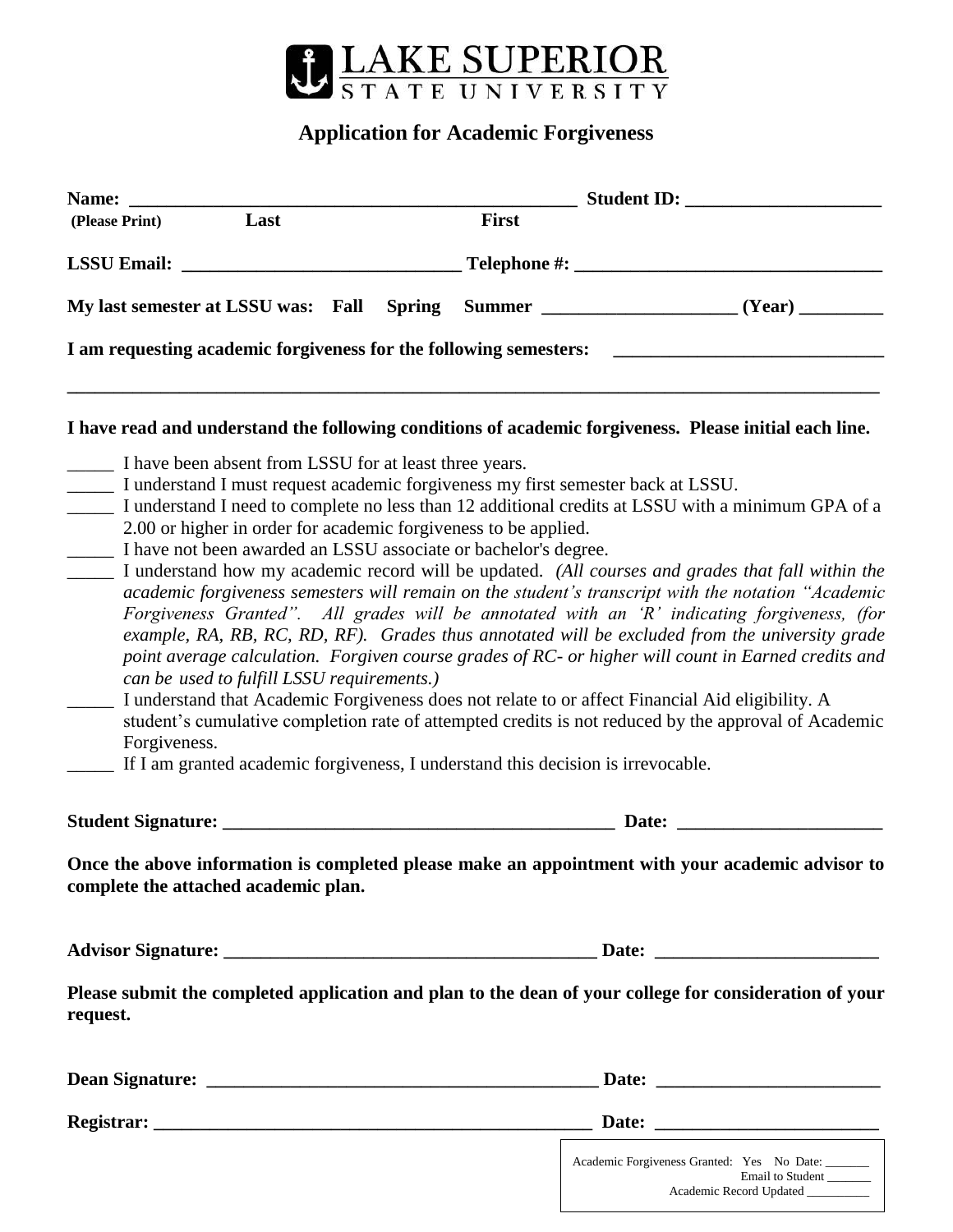## **ACADEMIC PLAN – ACADEMIC FORGIVENESS**

Working with your advisor, please complete an academic plan using the template below. This plan should show the courses you anticipate taking each semester until your degree is completed.

## **Anticipated Graduation Term: \_\_\_\_\_\_\_\_\_\_\_\_\_\_\_\_\_\_\_**

| Student Name: Name and Student Name and Student Name and Student Name and Student Reserves and Student Reserves |    | Student ID: |    |        |    |  |
|-----------------------------------------------------------------------------------------------------------------|----|-------------|----|--------|----|--|
| $Fall_$                                                                                                         |    |             |    | Summer |    |  |
| Course                                                                                                          | Cr | Course      | Cr | Course | Cr |  |
|                                                                                                                 |    |             |    |        |    |  |
|                                                                                                                 |    |             |    |        |    |  |
|                                                                                                                 |    |             |    |        |    |  |
|                                                                                                                 |    |             |    |        |    |  |
|                                                                                                                 |    |             |    |        |    |  |
|                                                                                                                 |    |             |    |        |    |  |

| Fall          |    | $Spring$ <sub><math>-</math></sub> |    | Summer |    |
|---------------|----|------------------------------------|----|--------|----|
| <b>Course</b> | Cr | Course                             | Cr | Course | Cr |
|               |    |                                    |    |        |    |
|               |    |                                    |    |        |    |
|               |    |                                    |    |        |    |
|               |    |                                    |    |        |    |
|               |    |                                    |    |        |    |
|               |    |                                    |    |        |    |

| Fall          |    |        |    | Summer |    |
|---------------|----|--------|----|--------|----|
| <b>Course</b> | Cr | Course | Cr | Course | Cr |
|               |    |        |    |        |    |
|               |    |        |    |        |    |
|               |    |        |    |        |    |
|               |    |        |    |        |    |
|               |    |        |    |        |    |
|               |    |        |    |        |    |